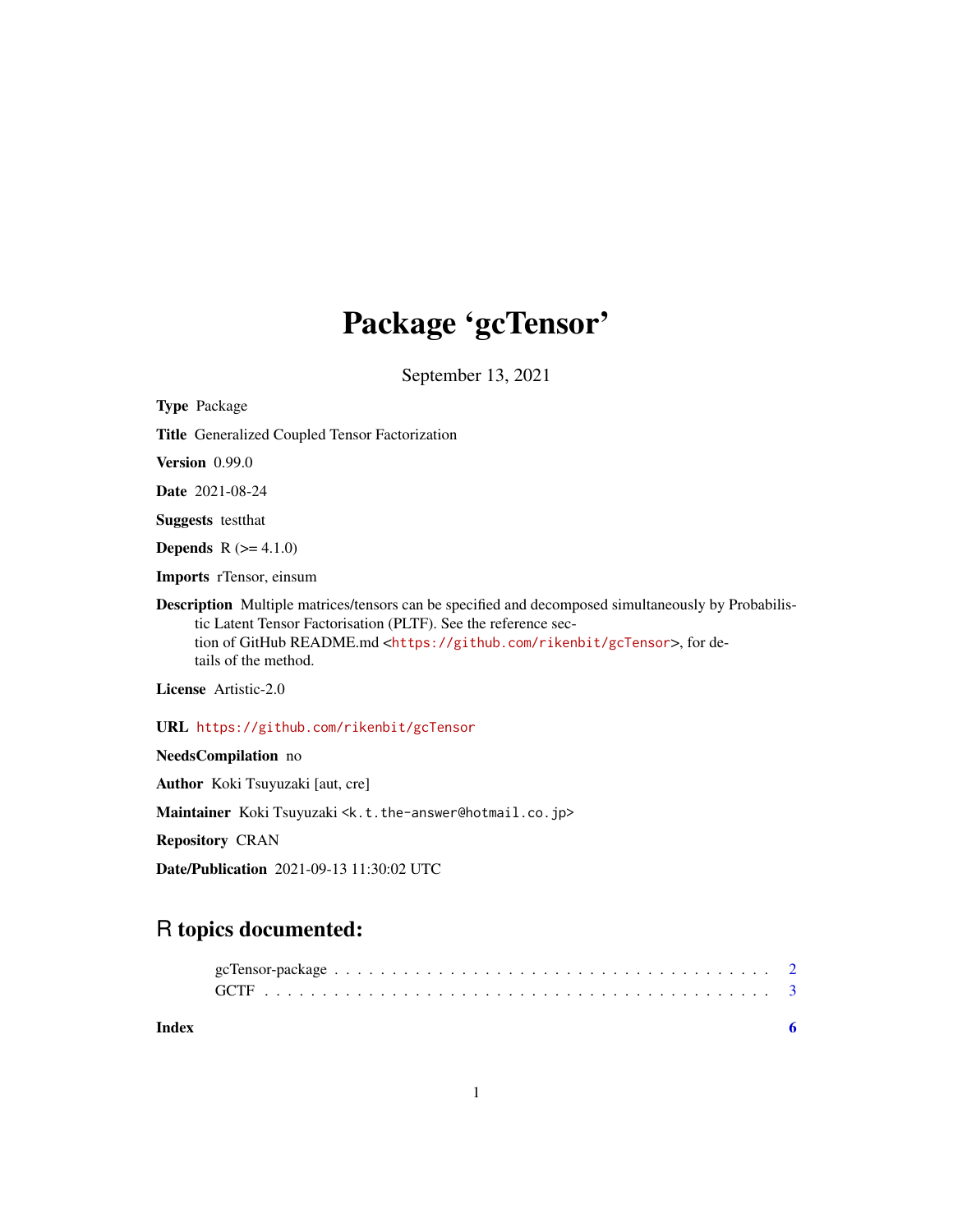<span id="page-1-0"></span>

# Description

Multiple matrices/tensors can be specified and decomposed simultaneously by Probabilistic Latent Tensor Factorisation (PLTF). See the reference section of GitHub README.md <https://github.com/rikenbit/gcTensor>, for details of the method.

## Details

The DESCRIPTION file:

| Package:       | gcTensor                                                                                                                |
|----------------|-------------------------------------------------------------------------------------------------------------------------|
| Type:          | Package                                                                                                                 |
| Title:         | Generalized Coupled Tensor Factorization                                                                                |
| Version:       | 0.99.0                                                                                                                  |
| Date:          | 2021-08-24                                                                                                              |
| Authors $@R$ : | $c(\text{person}("Koki", "Tsuyuzaki", \text{role} = c("aut", "cre"), \text{email} = "k.t. the -answer@hotmail.co.jp"))$ |
| Suggests:      | testthat                                                                                                                |
| Depends:       | $R$ ( $> = 4.1.0$ )                                                                                                     |
| Imports:       | rTensor, einsum                                                                                                         |
| Description:   | Multiple matrices/tensors can be specified and decomposed simultaneously by Probabilistic Latent Tensor Fact            |
| License:       | Artistic-2.0                                                                                                            |
| URL:           | https://github.com/rikenbit/gcTensor                                                                                    |
| Author:        | Koki Tsuyuzaki [aut, cre]                                                                                               |
| Maintainer:    | Koki Tsuyuzaki <k.t.the-answer@hotmail.co.jp></k.t.the-answer@hotmail.co.jp>                                            |

Index of help topics:

| gcTensor-package |  | Generalized Coupled Tensor Factorization        |  |
|------------------|--|-------------------------------------------------|--|
| <b>GCTF</b>      |  | Generalised Coupled Tensor Factorisation (GCTF) |  |

# Author(s)

## NA

Maintainer: NA

# References

Y. Kenan Yilmaz, et. al., (2011). Generalised Coupled Tensor Factorisation, NIPS

Beyza Ermis, et. al., (2015). Link prediction in heterogeneous data via generalized coupled tensor factorization, Data Mining and Knowledge Discovery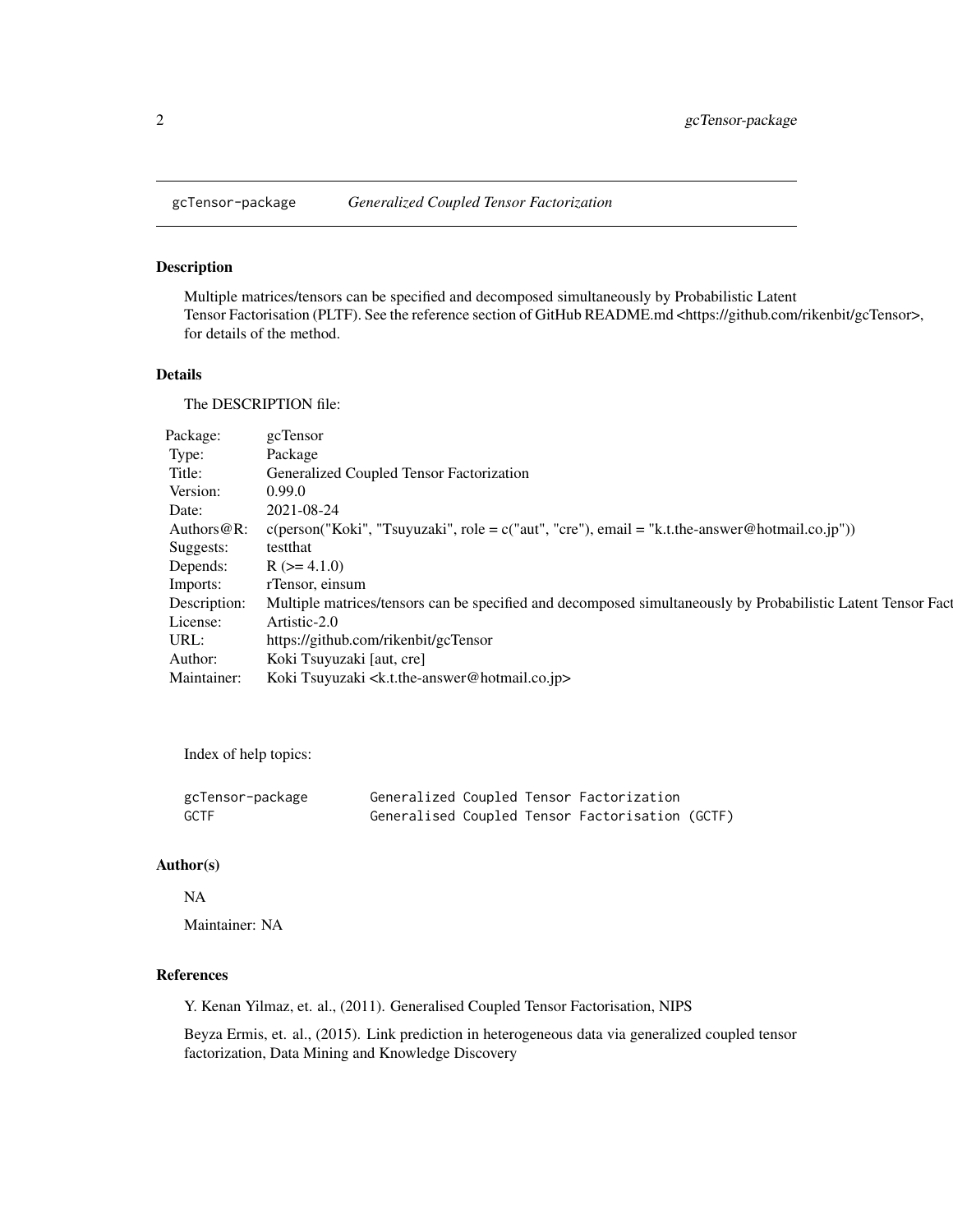#### <span id="page-2-0"></span> $GCTF$  3

# Examples

ls("package:gcTensor")

# GCTF *Generalised Coupled Tensor Factorisation (GCTF)*

# Description

The input data is assumed to be a list containing multiple matrices. GCTF decomposes N matrices (Xs) to M low-dimensional factor matices (Zs).

# Usage

GCTF(X, R, M=NULL, initZ=NULL, fix=NULL, Ranks, Beta=1, num.iter=30, thr=1E-10, verbose=FALSE)

# Arguments

| χ        | A list containing N data matrices.                                                                                                                                                                                                                      |
|----------|---------------------------------------------------------------------------------------------------------------------------------------------------------------------------------------------------------------------------------------------------------|
| R        | Coupling matrix which has N-rows and M-columns. N is the number of data ma-<br>trices and M is the number of factor matrices decomposed by GCTF algorithm.<br>If i-th data $(X_i)$ has j-th factor matrix $(Z_i)$ , 1 is filled in R[i,j], otherwise 0. |
| M        | A list containing N mask matrices. If in n-th data matrix, i-th row/j-th column is<br>missing value, 0 is filled, otherwise 0. Default value is NULL, which means all<br>the values are filled with 1 (No missing value).                               |
| initZ    | A M-length list, which is the initial values of factor matrix Z. If not specified,<br>random matrices are generated and used (Default: NULL).                                                                                                           |
| fix      | Whether each factor matrix Z is updated in each iteration step (Default: NULL,<br>which means all Zs are updated).                                                                                                                                      |
| Ranks    | A M-length list, which is the correspondence between the dimension of data<br>matrices and the lower dimension of factor matrices.                                                                                                                      |
| Beta     | The parameter of Beta-divergence. Beta=0, 1, and 2 each mean Euclid Dis-<br>tance, KL-divergence, and Itakura-Saito divergence between the data matrices<br>and reconstructed matrices by factor matrices (Default: 1).                                 |
| num.iter | The number of interation step (Default: 30).                                                                                                                                                                                                            |
| thr      | When error change rate is lower than thr, the iteration is terminated (Default:<br>$1E-10$ ).                                                                                                                                                           |
| verbose  | If verbose == TRUE, Error change rate is generated in console window (Default:<br>FALSE).                                                                                                                                                               |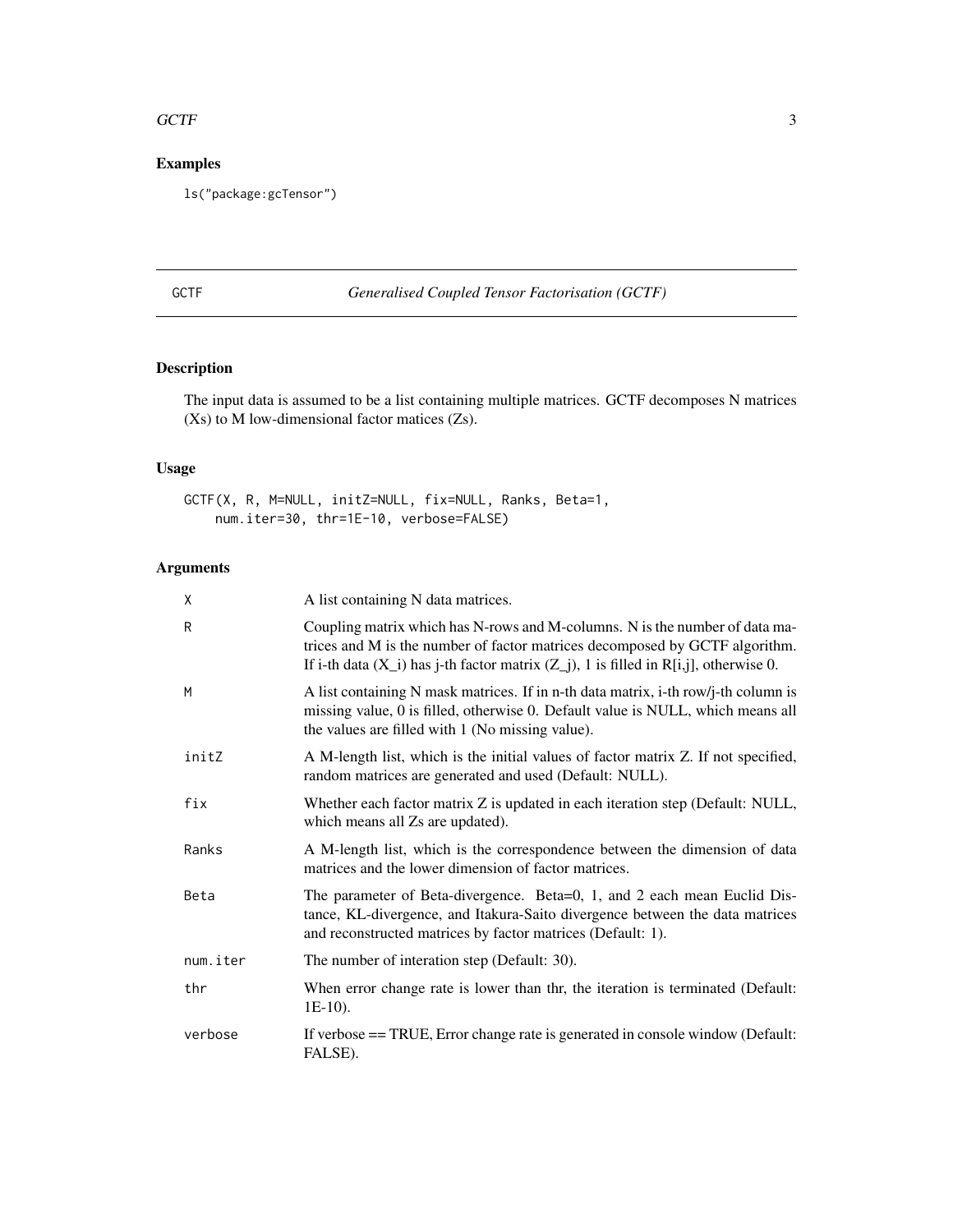# Value

U : A matrix which has N-rows and J-columns  $(J < N, M)$ . V : A matrix which has M-rows and J-columns  $(J \lt N, M)$ . J : The number of dimension  $(J \lt N, M)$ . RecError : The reconstruction error between data tensor and reconstructed tensor from U and V. TrainRecError : The reconstruction error calculated by training set (observed values specified by M). TestRecError : The reconstruction error calculated by test set (missing values specified by M). RelChange : The relative change of the error. Trial : All the results of the trials to estimate the rank. Runtime : The number of the trials to estimate the rank. RankMethod : The rank estimation method.

# Author(s)

Koki Tsuyuzaki

# References

Y. Kenan Yilmaz, et. al., (2011). Generalised Coupled Tensor Factorisation, NIPS

Beyza Ermis, et. al., (2015). Link prediction in heterogeneous data via generalized coupled tensor factorization, Data Mining and Knowledge Discovery

#### Examples

```
if(interactive()){
# Simulation Datasets
set.seed(123)
# I times J times K
X1 \leq - rand_tensor(modes = c(4, 5, 6))
X1 <- X1@data^2
names(dim(X1)) <- c("I", "J", "K")
# I times P
X2 \le matrix(runif(4 * 7), nrow=4, ncol=7)
names(dim(X2)) <- c("I", "M")
# J times Q
X3 \le matrix(runif(5 * 8), nrow=5, ncol=8)
names(dim(X3)) <- c("J", "N")# Coupled Tensor/Matrix
X \leftarrow \text{list}(X1 = X1, X2 = X2, X3 = X3)# Coupling matrix R (CP)
R_CPP \leftarrow rbind(c(1,1,1,0,0),
    c(1,0,0,1,0),
    c(0,1,0,0,1)
)
rownames(R_CP) <- paste0("X", seq(3))
colnames(R_CP) <- LETTERS[seq(5)]
# Size of Factor matrices (CP)
```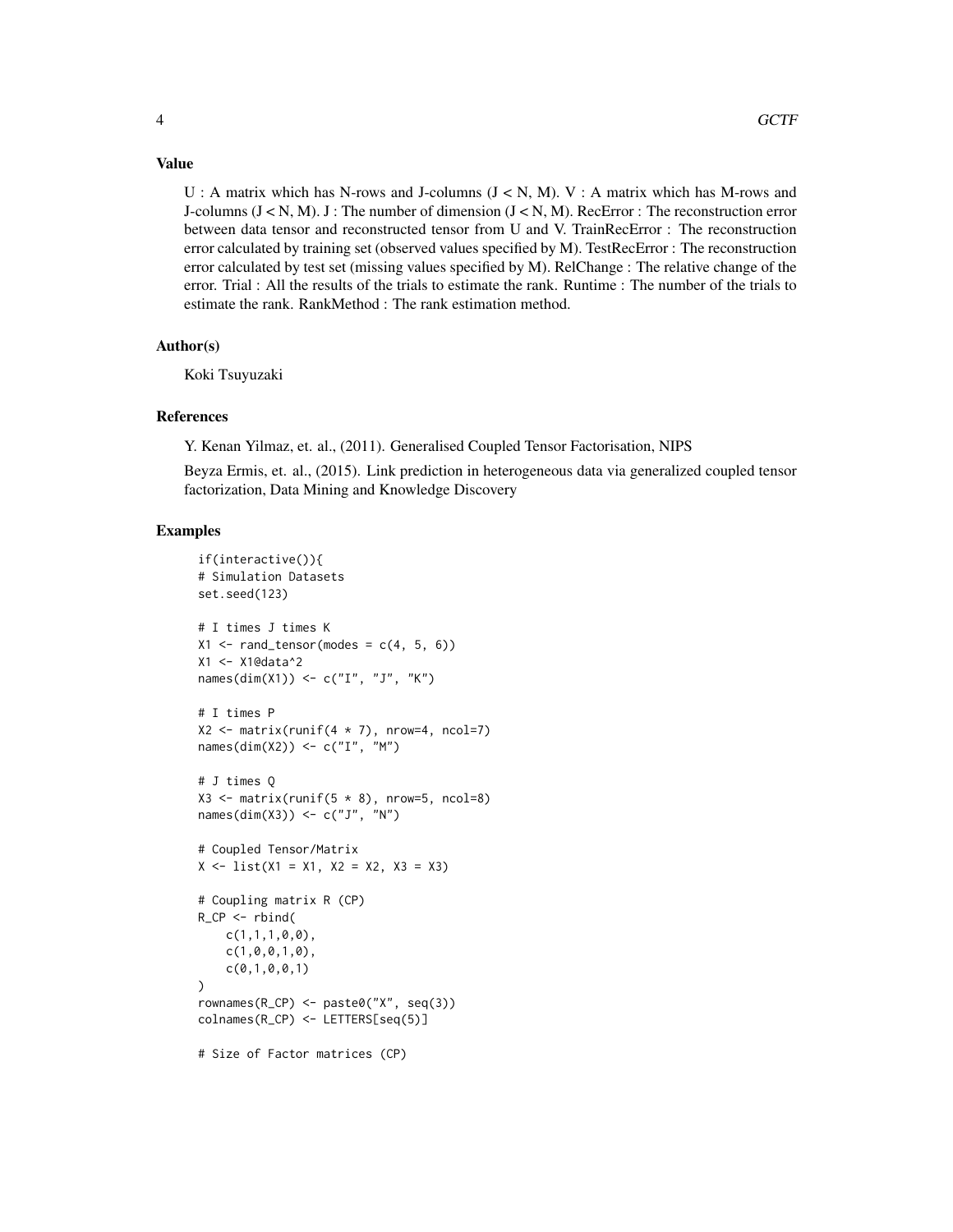# $GCTF$  5

}

```
Ranks_CP <- list(
    A=list(I=4, r=3),
    B=list(J=5, r=3),
   C=list(K=6, r=3),D=list(M=7, r=3),
    E=list(N=8, r=3))
# Coupling matrix R (Tucker)
R_Tucker <- rbind(
    c(1,1,1,1,0,0),
    c(1,0,0,0,1,0),
    c(0,1,0,0,0,1)
)
rownames(R_Tucker) <- paste0("X", seq(3))
colnames(R_Tucker) <- LETTERS[seq(6)]
# Size of Factor matrices (Tucker)
Ranks_Tucker <- list(
   A=list(I=4, p=3),
    B=list(J=5, q=4),
    C=list(K=6, r=3),
    D=list(p=3, q=4, r=3),
    E=list(M=7, p=3),
    F=list(N=8, q=4))
# CP
out.CP_EUC <- GCTF(X, R_CP, Ranks=Ranks_CP, Beta=0, verbose=TRUE)
out.CP_KL <- GCTF(X, R_CP, Ranks=Ranks_CP, Beta=1, verbose=TRUE)
out.CP_IS <- GCTF(X, R_CP, Ranks=Ranks_CP, Beta=2, verbose=TRUE)
# Tucker
out.Tucker_EUC <- GCTF(X, R_Tucker, Ranks=Ranks_Tucker, Beta=0, verbose=TRUE)
out.Tucker_KL <- GCTF(X, R_Tucker, Ranks=Ranks_Tucker, Beta=1, verbose=TRUE)
```
out.Tucker\_IS <- GCTF(X, R\_Tucker, Ranks=Ranks\_Tucker, Beta=2, verbose=TRUE)